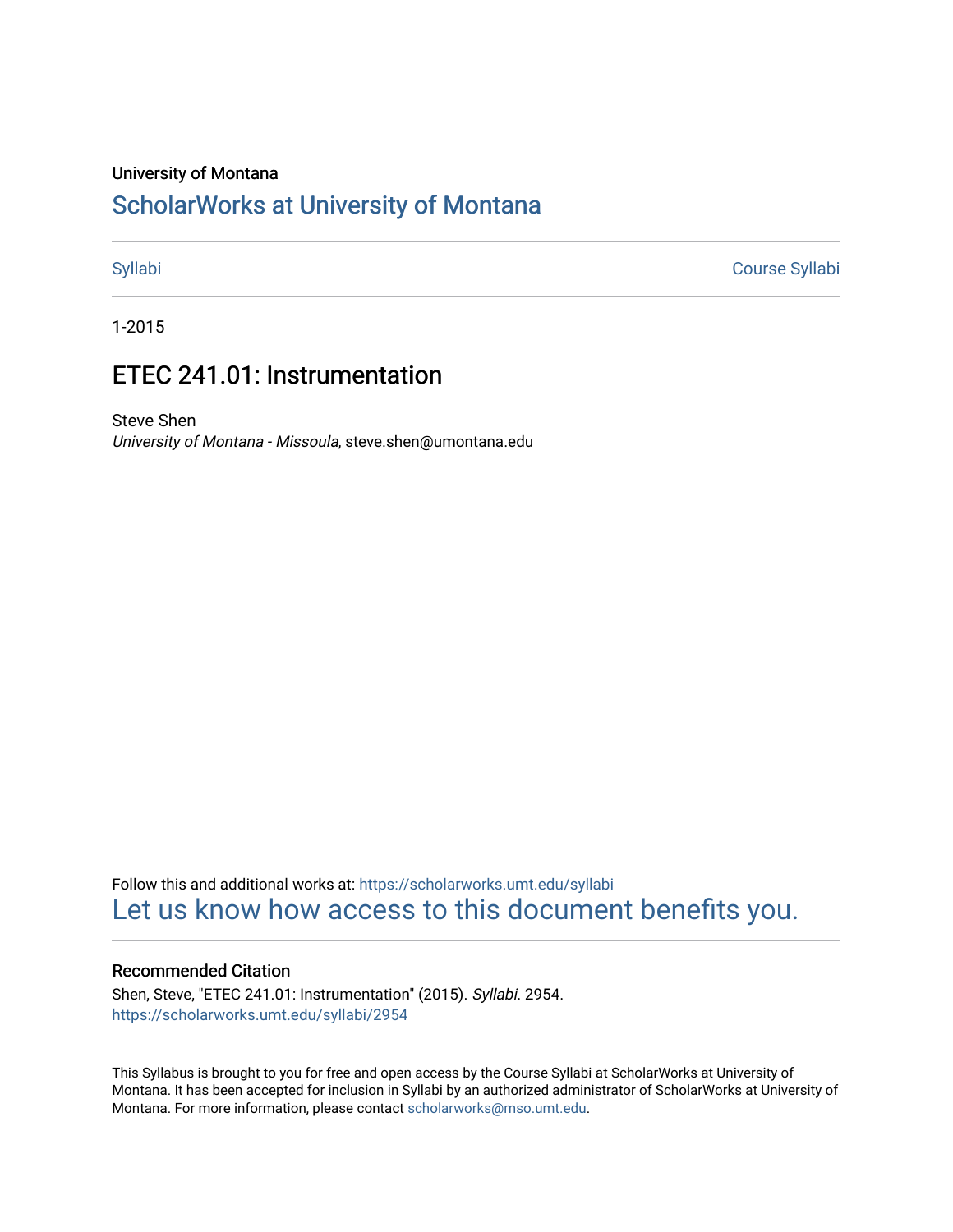# Missoula College UM Department of Applied Computing and Engineering Technology Course Syllabus

# **ETEC 241 Instrumentation**

Credits: **3**  Prerequisite: ETEC 245 Digital Electronics Term: Spring 2015

**Meetings** MWF 8:10AM to 9:00AM in HB 05

# **Final Exam**

**Monday**, May 11, 2015, 10:10AM to 12:10PM in HB 05

# **Faculty Contact**

 Steve Shen, Instructor – steve.shen@umontana.edu Phone: 406-243-7914 Office Hours: Monday 12:00PM to 2:00PM, Tuesday 1:00PM to 2:30PM,<br>Wednesday 1:00PM to 2:00PM, Friday 1:00PM to 2:00PM<br>Office: Griz House 8

# **Course Description**

**ETEC 241 Instrumentation 3 cr.** Offered spring. Prereq., ETEC 245. The study and analysis of industrial measuring and process control instrumentation in both analog and digital form. Proper selection, use and interpretation of measurement equipment and data.

# **Course Overview**

Electronic instrumentation deals with the study of current day instruments by learning the basic principles of the circuitry involved. Computer based electronic instrumentation is in use in our everyday lives which combines old and new techniques. This course covers the use and limitations of various electronic measuring devices and circuits used to measure electrical parameters of devices. Study of guidelines for selecting appropriate test equipment for specific measurements, interpreting measurements and understanding the statistical significance of measured data is learnt and practiced (using correlating labs in ETEC 242 Electronics lab 3). Both analog and digital measuring devices are studied in detail including electronic multimeters, oscilloscopes, signal generators and spectrum analyzers. Measurement and testing parameters on tuned and unturned circuits & Radio transmitter and receiver circuits are also studied in this course.

#### **Learning Objectives**

This course includes a detail study of factors involved with making measurements and dealing with errors, the different notations used in system calculations, ac and dc deflection meter principles and the proper use of analog meters & the application of comparison measurement to wheat stone bridge and potentiometer circuit. This course familiarizes students with working knowledge of involved circuitry, principles, types, precautions, output interpretation and usage while studying instruments like electronic multimeters, oscilloscopes, signal generators, spectrum analyzers and mechanical graphics chart recorders. Specifications and applications of special purpose laboratory amplifiers like chopper, carrier and lock-in amplifiers. Additionally measurement, testing and performance parameters of radio transmitter and receiver circuits are also studied.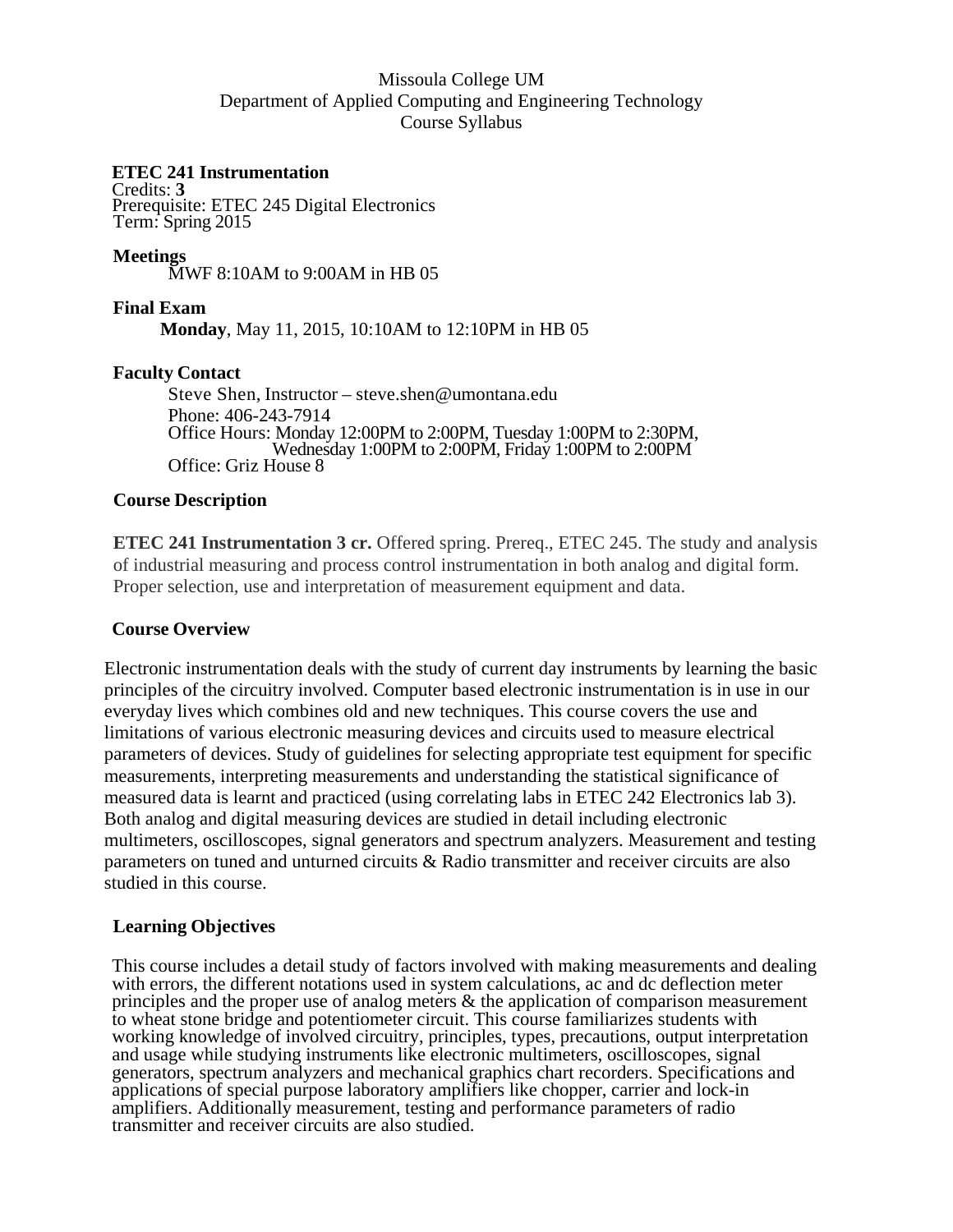# **Correlation with ETEC 242:**

This course provides theory and preparation for lab activities in ETEC 242. Maintaining the study schedule of text and lecture material will be important to understanding the principles behind, and the outcomes of the lab activities.

# **Required Materials**

- Terry Bartelt, *Industrial Automated Systems, Instrumentation and Motion Control,*  Delmar, Cengage Learning, 2011
- Lab Manual on the CD accompanying the textbook
- ETEC 241 Toolkit

# **Reference Material**

 *Elements of Electronic Instrumentation and Measurement* by Joseph Carr, 3nd Edition, Prentice Hall.

#### **Evaluation Procedures**

| Grades will be assessed as follows |     |
|------------------------------------|-----|
| <b>Assessment Area:</b>            |     |
| Attendance                         | 5%  |
| Assignments                        | 35% |
| Midterm Exam                       | 25% |
| Final Exam                         | 35% |

Grading Scale:

| 90-100%   | A |
|-----------|---|
| 80-89%    | B |
| 70-79%    | C |
| 60-69%    | D |
| Below 60% | F |

#### **General Requirements for the Course**

- 1. All the even-numbered Problems at the end of each chapter are to be assigned as homework. The students are encouraged to do the odd-numbered Problems at the end of each chapter.
- 2. Late work may be accepted at most one week after the due date and can receive a maximum of **80%** of the full credit. No work will be accepted **one week after the due date**, or after the solutions have been gone through.
- 3. No work will be accepted after the final week of the semester, Friday May 8, 2015.

# **Academic Integrity:**

 All students must practice academic honesty. Academic misconduct is subject to an academic penalty by the course instructor and/or a disciplinary sanction by the University. All students need to be familiar with the Student Conduct Code. The Code is available for review online at: http://life.umt.edu/vpsa/student\_conduct.php

 Using the Web to research materials and concepts is an integral part of learning in the twenty-first century. Studying with other students is a productive method of learning. A certain amount of collaborating on concepts with other students and using resources found on the Internet in an assignment is recommended. Copy and paste is not acceptable. It is expected that each student will input his/her assignment into the computer, and each student must be able to explain any assignment turned in. Collaboration on exams is strictly forbidden.

# **Dropping and Adding Courses or Changing Sections, Grading or Credit Status**